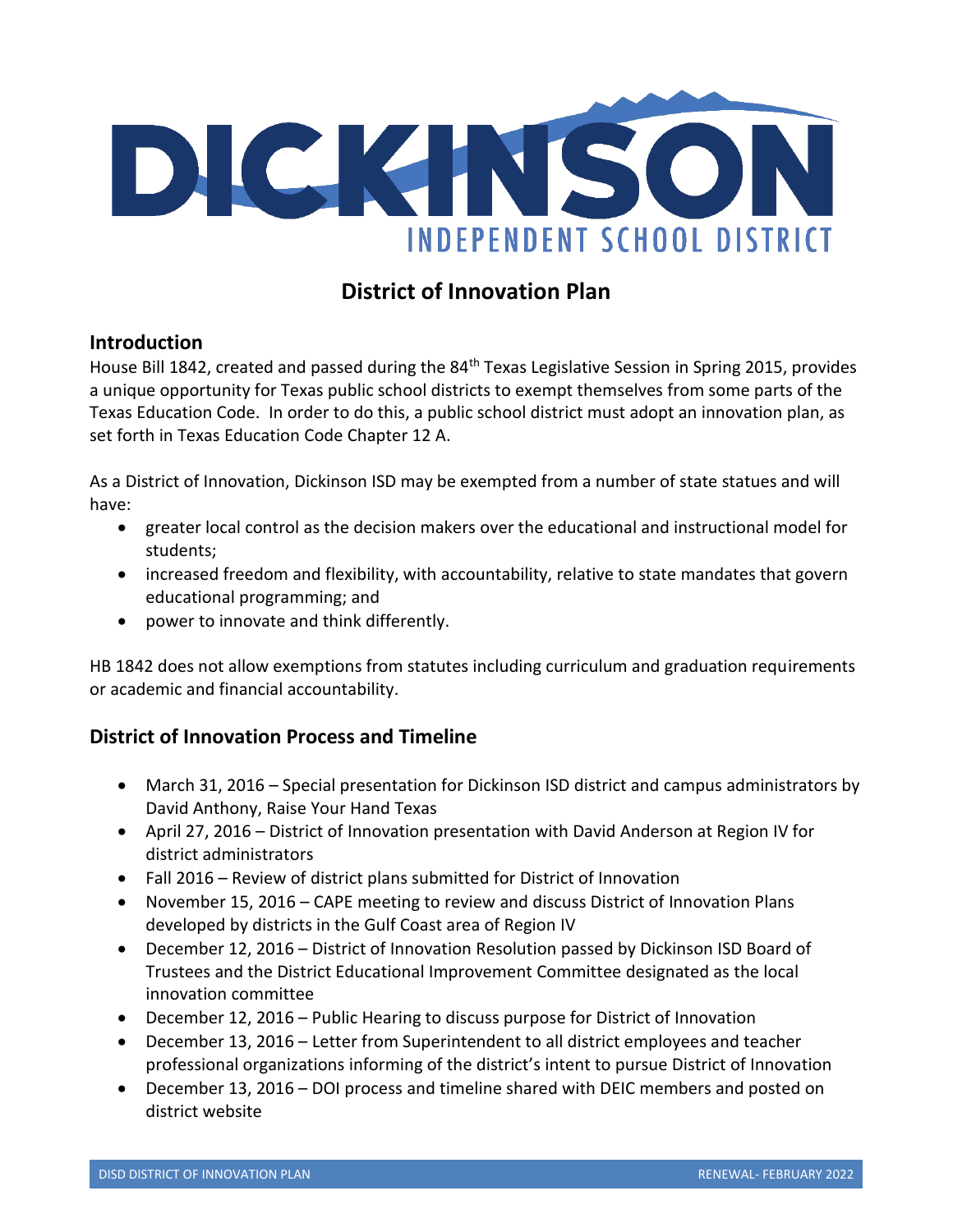- December 15, 2016 DOI process and timeline shared with campus and district administrators
- January 3-6, 2017 Draft plan developed by DOI subcommittee
- January 9, 2017 District of Innovation update provided to Board of Trustees
- January 10, 2017 DISD District of Innovation Public Meeting
- January 10, 2017 Draft District of Innovation Plan reviewed by DISD District Educational Improvement Committee
- January 12, 2017 February 12, 2017 Dickinson ISD's District of Innovation Plan posted on the DISD website; concurrently, the plan will be submitted to Texas Education Agency Commissioner, Mike Morath
- February 21, 2917 DISD District of Innovation Plan submitted to DISD Board of Trustees for approval
- March-April 2017 Updates of all DOI related local and legal policies will be reviewed, revised and submitted to the Dickinson ISD Board of Trustees for approval.

The current plan will expire on February 21, 2022. Dickinson ISD administration recommended the renewal of the district's plan for an additional five (5) year term to allow Dickinson ISD the continued flexibility and local control to make decisions in the best interest of the Dickinson ISD community. The proposed renewal includes the original DOI Plan with updates to incorporate changes in law since the original adoption in 2017. The proposed DOI renewal and updated plan was presented to the Dickinson ISD Education Improvement Committee for consideration on October 19, 2021, and it was approved by a majority of the committee. The DISD Board of Trustees reviewed and approved the renewal of the DOI Plan for an additional five (5) year term at the action meeting held on January 11, 2022.

# **Term**

Dickinson ISD will be recognized as a District of Innovation for a term of five years, renewable within six months of the plan's expiration date of February 21, 2027. If, within the term of the plan, other areas of operations are to be considered for flexibility as part of HB 1842, the Board of Trustees will appoint a committee to consider and propose additional exemptions in the form of an amendment. The plan is amendable by a majority vote of the District Educational Improvement Committee and Board of Trustees. Any amendment adopted by the Board will adhere to the same term as the original plan. Dickinson ISD will not implement two separate plans at any one time.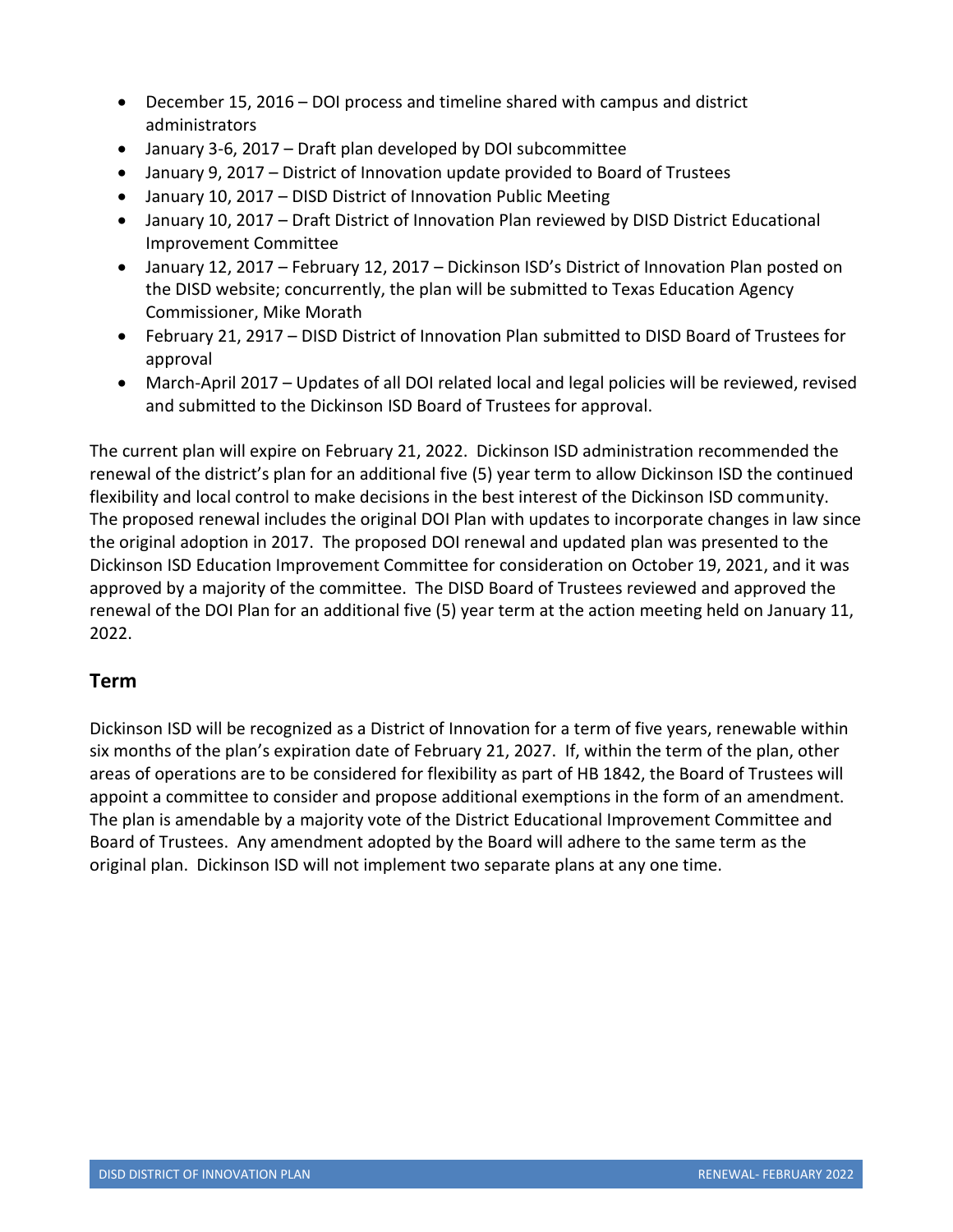# **Innovation Plan**

Dickinson ISD proposes flexibility and seeks an exemption in the following areas:

| <b>Teacher Certification</b>          |                                                              |
|---------------------------------------|--------------------------------------------------------------|
| Texas Education Code §21.003, §21.053 | DBA(LEGAL), DBA(LOCAL), DK(LEGAL), DK(LOCAL),<br>DK(EXHIBIT) |
|                                       |                                                              |

#### **Rationale:**

- In the event a certified teacher cannot be hired for a position or a teacher is assigned to a subject outside his/her certification, the district must submit an emergency certification/exception/waiver to TEA.
- Many of the career pathways set forth by HB 5 require very specialized certification.
- Statutes and regulations inhibit the development of post high school plans and improvement of workforce skills to the extent these laws limit the District's ability to hire teachers to teach hard-tofill, high-demand career and technical courses when quality certified teachers are not available.

#### **Innovation:**

Dickinson ISD Human Resources Dept. will submit a written request for approval to fill a teaching position to the Superintendent or designee for a degreed, non-certified professional with career/industry experience to teach a CTE subject within his/her area of expertise

The written request will outline the reason for the request and it will document the credentials the recommended teacher possesses which qualify him/her to teach the subject. In addition, the written request must be submitted to the Superintendent or designee for approval prior to recommending to the Board of Trustees.

In order to enable more students to obtain the educational benefit of career and technical course offerings, the District seeks to establish its own local qualification requirements for such courses in lieu of the requirements set forth in law. This exemption will afford the District the flexibility to hire professionals in certain trades and vocations to teach the crafts of those trades and vocations, such as welding, health sciences, architecture and construction, in career and technical courses.

| <b>First Day of Instruction</b> |           |
|---------------------------------|-----------|
| Texas Education Code §25.0811   | EB(LEGAL) |
| <b>Rationale:</b>               |           |

Texas Education Code states that a school district may not begin student instruction before the 4<sup>th</sup> Monday in August. This forces the district into a calendar that has minimal opportunity for teacher professional development, causes shortened grading periods when the first semester ends in December, and provides negligible time for summer school before state mandated assessment re-takes in the summer.

### **Innovation:**

To best serve the students in Dickinson ISD, we will move the school start date for students to no earlier than the third week of August. Starting earlier will allow for creative scheduling that allows for more intentional teacher professional development throughout the school year and also allows students to have a schedule that is more conducive to their learning.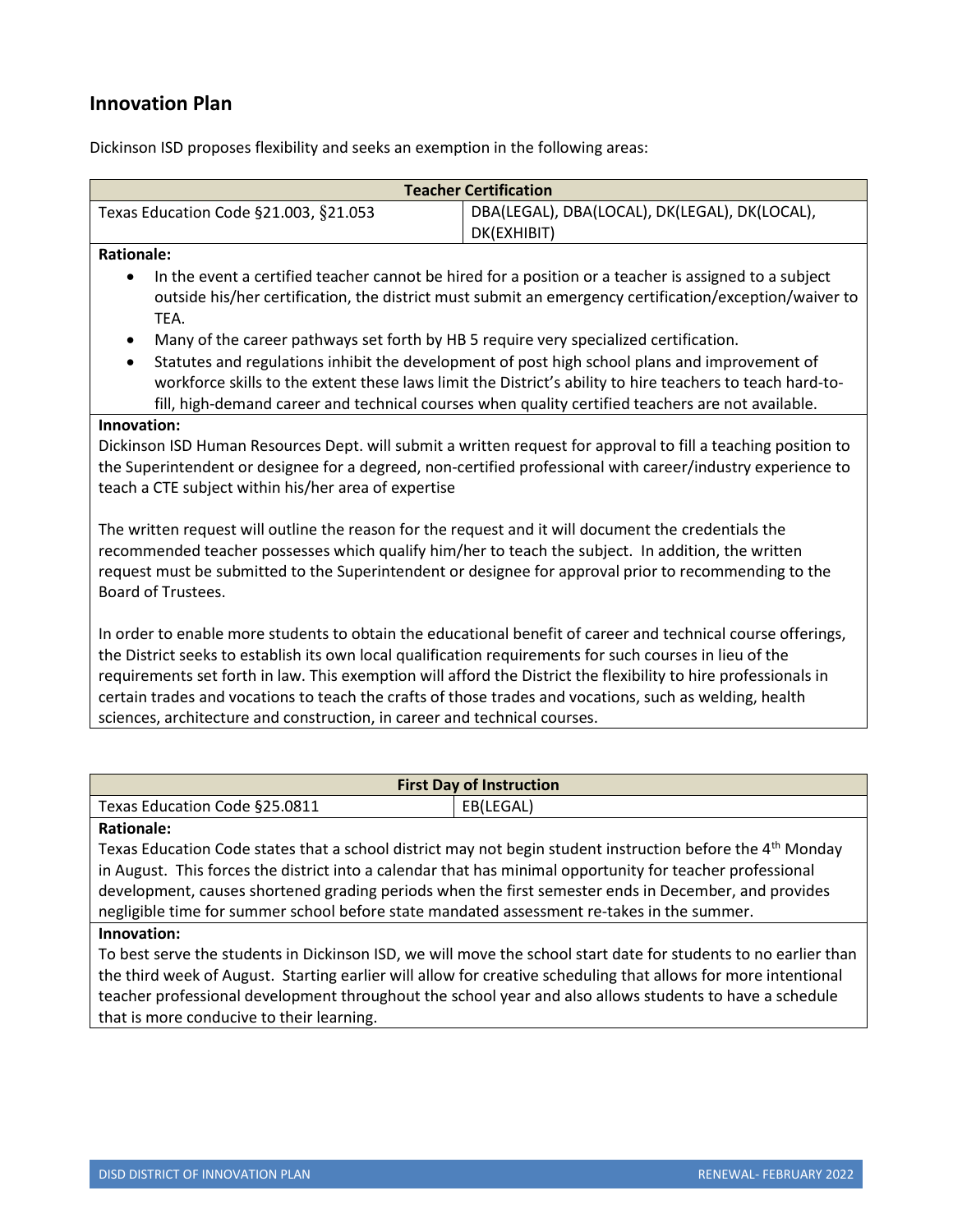| <b>Teacher Contracts (Probationary)</b>                                                              |            |
|------------------------------------------------------------------------------------------------------|------------|
| Texas Education Code §21.102                                                                         | DCA(LEGAL) |
| <b>Rationale:</b>                                                                                    |            |
| Currently, a person who is employed as a teacher by a school district for the first time, or who has |            |
| not been employed by the district for two consecutive school years, shall be employed under a        |            |

- not been employed by the district for two consecutive school years, shall be employed under a probationary contract.
- DISD is a fast-growing district and at times our staffing model is not able to accurately project class size enrollment.
- Non-certified teachers and/or teachers that are hired after the first instructional day are not always the most qualified for the position.

### **Innovation:**

In an effort to provide quality educational opportunities for all students throughout the district, DISD would like the option of offering non-certified teachers and/or late hires (after the first day of instruction) an agreement rather than a contract. This will allow for flexibility in taking timely employment actions that, in turn, would provide students with a quality teacher.

| <b>Student/Teacher Ratios; Class Size</b>      |            |
|------------------------------------------------|------------|
| Texas Education Code §25.111, §25.112, §25.113 | EEB(LEGAL) |
| la mare de la calcación de la calcación        |            |

### **Rationale:**

A 22 to 1 student/teacher ratio is required by State law for Kindergarten to 4<sup>th</sup> grade classes. When a class exceeds this limit, the district must complete and file a waiver with the Texas Education Agency, and the district must notify parents of waivers to class size limits.

#### **Innovation:**

Dickinson ISD is a fast-growth district, and for the past several years, a class size waiver to TEA has been required. Based on our observations, we believe it is not the number of students but the relationship of the teacher to students and make-up of the classroom which most directly influence the learning environment. Dickinson ISD will continuously monitor enrollment at the elementary campuses. When each teacher in a grade level has 25 students, an additional teacher will be added. A TEA waiver will not be submitted, however, the Superintendent will report enrollment to the Board of Trustees.